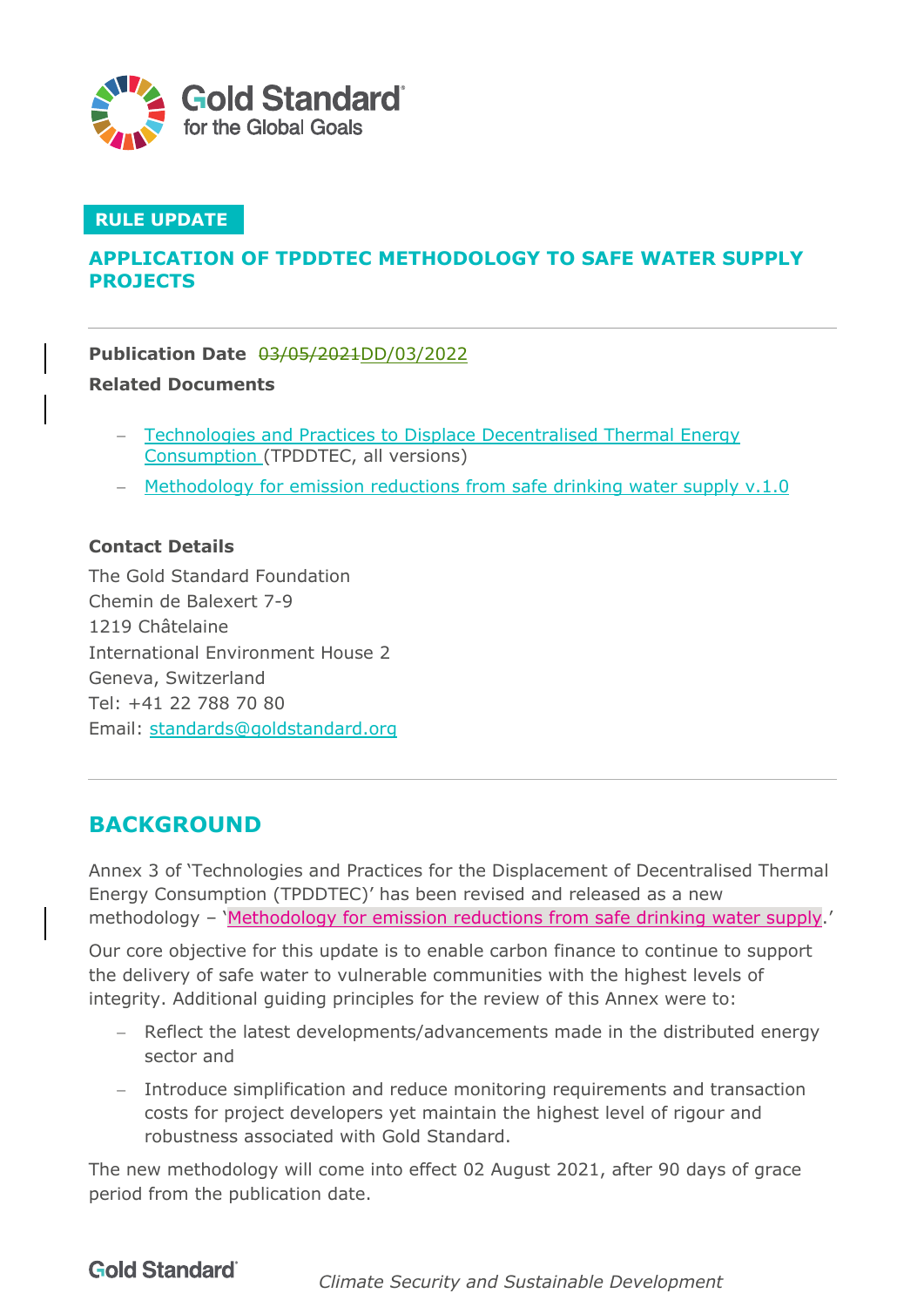# **RULE UPDATE**

PROJECT CATEGORY: **Safe water supply projects/activities**

# **1| SCOPE, APPLICABILITY ANF TIMELINE**

#### **1.1 | Scope and applicability**

- 1.1.1 | This rule update applies to safe water supply projects, PoAs & VPAs applying Annex 3 of the TPDDTEC methodology (all versions) that submit a request on or after 01.07.2020 for any of the following:
	- preliminary review, registration or inclusion in a registered PoA
	- renewal of crediting period
	- design change
	- issuance (may include monitoring period before 01.07.2020).

#### **1.2 | Timeline**

- 1.2.1 | The new methodology *Methodology for emission reductions from safe drinking water supply* v.1.0, has been released on 03.05.2021. It replaces Annex 3 of TPDDTEC methodology and will come into effect on 02.08.2021.
- 1.2.2 | Annex 3 of TPDDTEC methodology will remain in effect until 02.08.2021.

#### **1.3 | Registration with Annex 3 of TPDDTEC**

- 1.3.1 | A project, PoA or VPA (including new VPAs that seek inclusion in a registered PoA) applying Annex 3 of TPDDTEC shall not be submitted for preliminary review on or after 03.05.2021.
- 1.3.2 | A project, PoA or its VPAs applying Annex 3 of TPDDTEC that has submitted or has completed preliminary review needs to submit for design review<sup>1</sup> no later than 02.08.2021.
- 1.3.3 | A project, PoA, VPA failing to meet the dates mentioned in para 1.3.2 or 1.3.3 shall update the project documents to Methodology for emission reductions from safe drinking water supply before requesting design review.
- 1.3.4 | A registered PoA applying Annex 3 of TPDDTEC (any version) shall not submit a request for inclusion of a new VPA after 02.08.2021. A registered PoA shall request design change to update the methodology to A PoA registered with

 $<sup>1</sup>$  Design Review starts after: (a) a positive final VVB Validation Report with project documentations has been</sup> submitted for SustainCERT Review (or in the case of microscale projects - Internal Validation, a project is successfully validated by SustainCERT), AND (b) the required fee is paid by the Project Developer.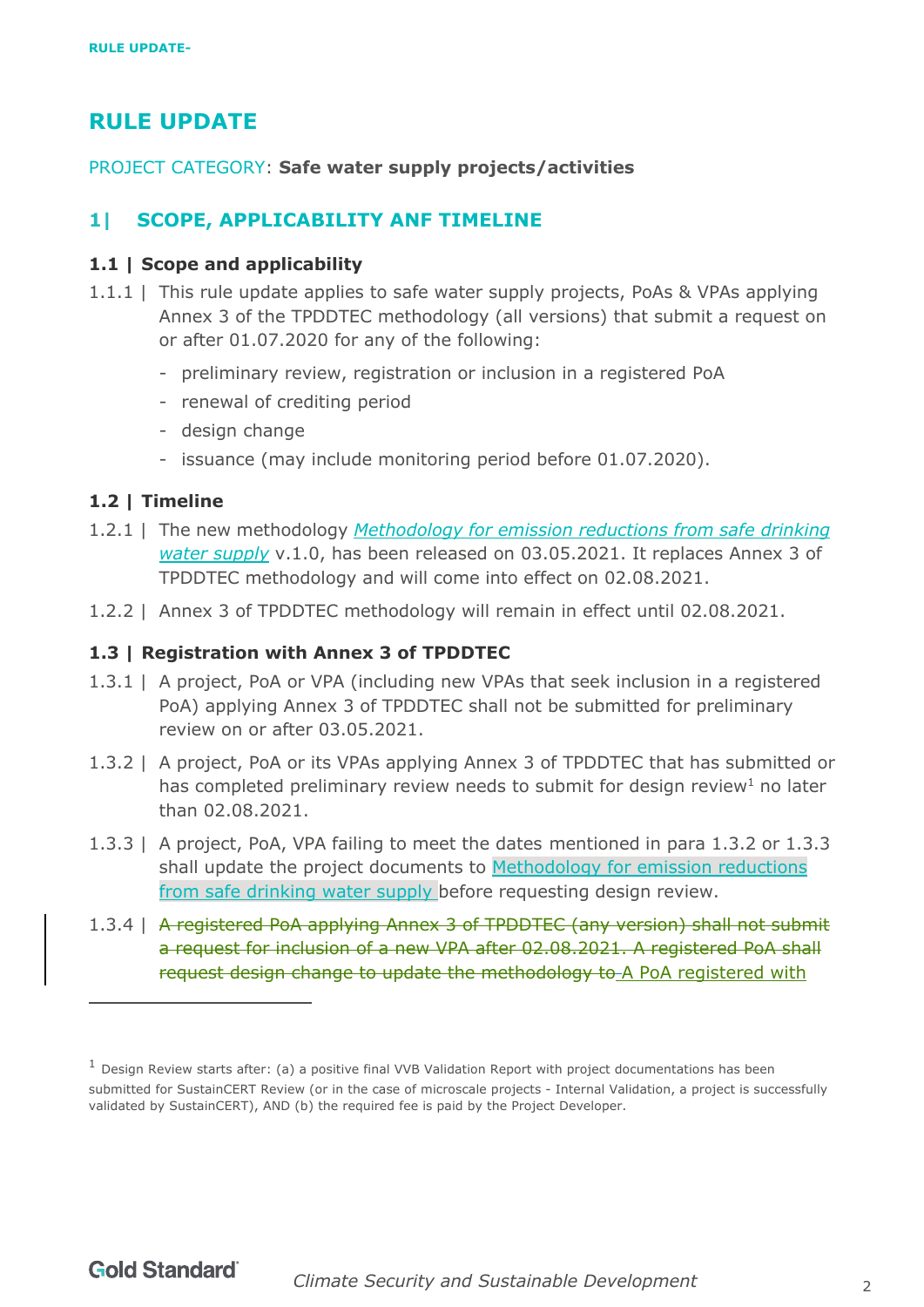Annex 3 of TPDDTEC (any version) shall include the new methodology "Methodology for emission reductions from safe drinking water supply" for inclusion of a new VPA or to renew crediting period of existing VPAs after 02.08.2021. A registered PoA shall request design change to include new methodology before or with submission of - before the inclusion of new VPAs involving eligible safe water supply technology.which shallto be appliedbe used

- a) a request for renewal of crediting period of existing VPAs or
- b) a request for inclusion of a new VPAs (listed and/or undergoing validation) and all future VPAs in the registered PoA

1.3.5 The PoA shall update the applied methodology before inclusion of anyall new VPAs (related to points (b) and (c) above).

#### **1.4 | Issuance with Annex 3 of TPDDTEC**

- 1.4.1 | A registered project or VPA shall apply the values for parameter  $(W_{b,y})$  as per section 2.1, below for issuances submitted after 01.07.2020 (may include monitoring period before this date).
- 1.4.2 | The project developer may opt for the "compensation approach" to issue GSVERs for the differences in registered baseline values and the revisedvalues for parameter  $(W_{b,y})$ . The project developer should reach out to standards@goldstandard.org for details.

## **2| REQUIREMENTS TO APPLY ANNEX 3 OF TPDDTEC**

#### **2.1 | Baseline values**

2.1.1 | A project, PoA or VPA applying Annex 3 of TPDDTEC shall apply one of the below options for parameter  $W_{b,y}/W_{p,y}$  (Quantity of fuel to treat 1 litre of water using baseline/project technologies):

#### **i. Option 1: Default Value**

2.1.2 | Apply the default values, i.e., woody biomass:  $0.4 \text{ kg/l}$ ; charcoal  $0.1 \text{ kg/l}$ ; LPG 0.024 kg/l and for other fuel on woody biomass equivalent terms. Please reach out to standards@goldstandard.org for fuels other types of fuels than woody biomass/charcoal.

#### **ii. Option 2: Field Test**

2.1.3 | Fuel consumption (kg/l) determined by conducting field tests with 5 liters of water following Water Boiling Test protocol guidelines. The project developer shall use baseline technology firepower as a diagnostic measure and exclude outlying tests, i.e., those above the reported fire powers in literature for baseline technology. If the result of the tests presents a higher value for fuel requirement, the project developer shall cap the values applied for emission reduction calculation - for woody biomass at 0.5 kg/l; charcoal at 0.125 kg/l; and other fuel as woody biomass equivalent terms.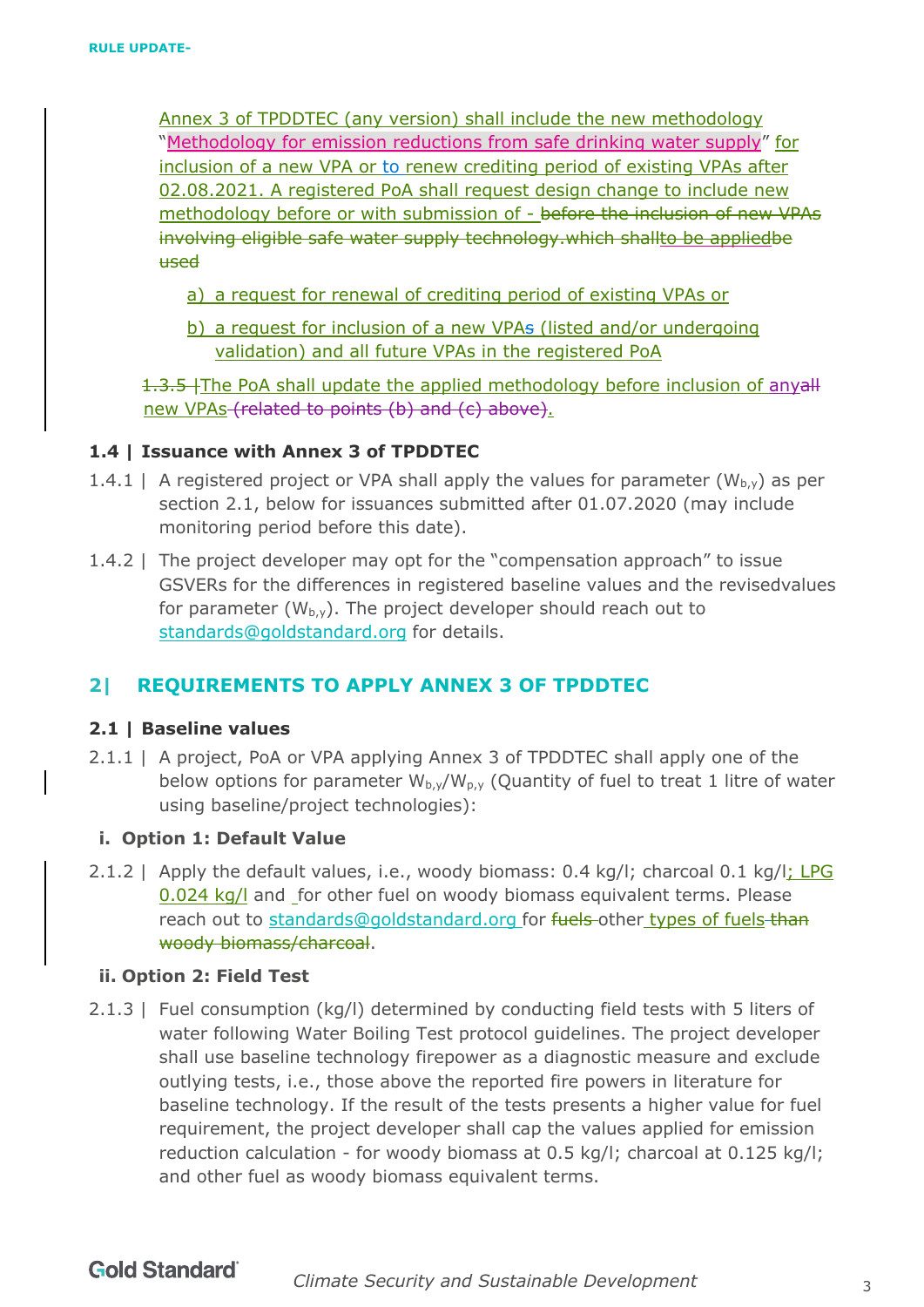#### **2.2 | Monitoring parameter**

- 2.2.1 | The project, PoA and VPAs shall design the monitoring plan in line with Annex 3 of TPDDTEC methodology. The cap and default values for monitoring parameters, such as water consumption volume, shall be applied as per Annex 3 of TPDDTEC methodology.
- 2.2.2 | The project, PoA and VPAs applying Annex 3 of TPDDTEC may opt for "Water quality testing" requirements outlined for parameter SDWS 18 in *Methodology for emission reductions from safe drinking water supply v.1.0* - annual water quality testing. If this option has been opted, the activity shall follow all requirements and limitations outlined for parameter SWDS 18.
- 2.2.3 | The project developer should consider the recommended approaches for different baseline and monitoring parameters as per Grievance investigation report.

## **3| RENEWAL OF CREDITING PERIOD**

3.1.1 | A registered project applying Annex 3 of TPDDTEC methodology (all versions) shall apply the latest version of *Methodology for emission reductions from safe drinking water supply v.1.0* when requesting renewal of crediting period.

### **4| DESIGN CHANGE**

- 4.1.1 | The registered project, PoA and VPAs applied Annex 3 of TPDDTEC methodology (all versions) shall not change the registered project boundary i.e., physical and geographical boundary to include new units or installations.If new units distributed or installed and included in a registered activity whichconstitutes a change in project boundary - irrespective of timing of identification of such units, it will result in non-compliance with this requirement. In such a case, the project shall not be issued GSVERs for such units.
- 4.1.2 | A project changing the registered project, PoA or VPA boundary to move previously installed units from one registered project/VPA to other, the project may submit a design change request. The VVB shall ensure that design change is not resulting in non-compliance with para 4.1.1, above.
- 4.1.3 | The registered project, PoA and VPAs shall request design change to update the methodology to *Methodology for emission reductions from safe drinkingwater supply v.1.0* to make a change to the registered project boundary or change the registered boundary with or after the renewal of the crediting period of the activity.